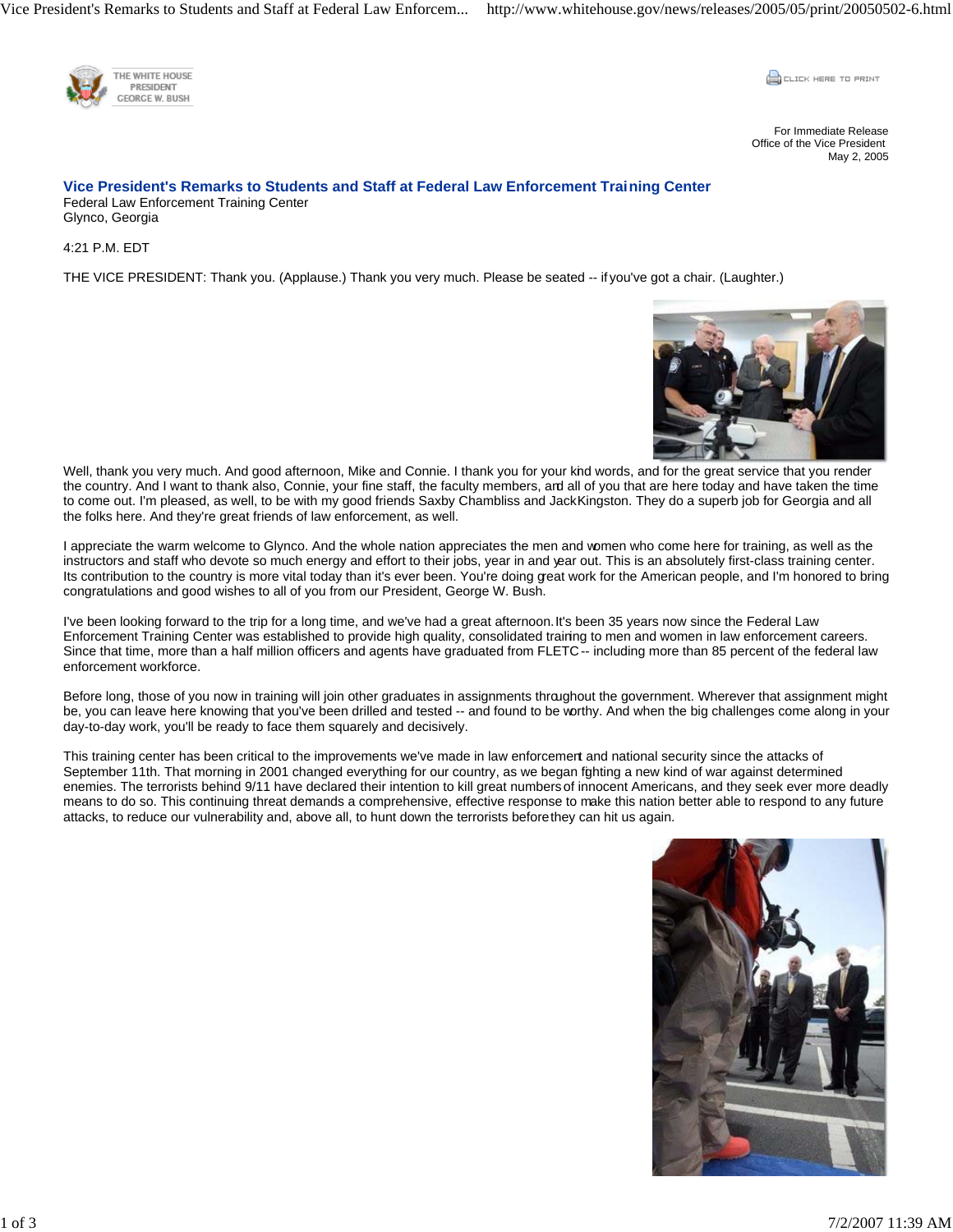In the 44 months since, we have seen unrelenting effort to defend the freedom and the security of the American people. In a multinational campaign, we continue to make progress in many categories -- financial, legal, military, and otherwise. We are dealing with a network that has had cells in countries all over the world -- yet bit by bit, by diplomacy and by force, with our allies and partners, we are acting to shrink the area in which terrorists can operate freely.

Many countries have joined us in tracking the enemy, disrupting plots against America and our friends, destroying the training camps of terror, and closing off their access to funding. With strong partners at our side -- and with the skill and the honor of the finest military in the world -we have removed two brutal regimes. We have persuaded another regime to voluntarily abandon its weapons of mass destruction programs. We have uncovered a sophisticated, large-scale network selling nuclear weapons technologies on the black market -- and we have shut that network down. The United States has acted decisively, and we have sent a clear message: We will not stand by and allow terrorists to find safe haven, or to gain weapons of mass murder to use against us.

The war on terror also has a home front, and we have taken extraordinary measures to protect the American people and our homeland. We've increased funding for first responders tenfold since we took office, to make sure they have the training and the equipment for WMD detection, and the ability to move quickly against chemical or biological attack. We've begun Project BioShield, to develop new vaccines and treatments against biological weapons. We've passed the Patriot Act, so law enforcement can fight terrorists with the same tools that we use against organized crime and drugs. We are reforming our intelligence agencies to ensure that they work as a single, unified enterprise, under the leadership of the Director of National Intelligence. And we've created the Department of Homeland Security, the largest reorganization of the federal government in over 50 years.

DHS, now ably led by Secretary Chertoff, merged together some 180,000 men and women from more than 20 agencies. Standing up this department has been a massive, necessary undertaking. And all Americans can be proud of the result. Our nation today has better security at our borders and airports. We have more sophisticated monitoring of ports of entry and incoming containers. And elements of our critical infrastructure -- such as power plants, bridges, and tunnels -- are also watched over more closely than prior to 9/11.



Yet for all of these improvements in security, we must realize -- as the 9/11 Commission put it recently -- that America is safer, but that we are not yet safe. Every morning President Bush and I receive an intelligence briefing, and we review threats tracked during the previous 24 hours. Several times a week we meet with Mike Chertoff, the Director of the FBI, and the Director of the CIA. The enemy that appeared on 9/11 is wounded and off-balance, and on the run -- yet still very active, still seeking recruits, and still trying to find ways to hit us. As months and years pass, they are hoping that our country will grow complacent, and get lazy, and forget our responsibilities. And it's our job, ladies and gentlemen, to make sure the United States of America never lets down its guard.

Vigilance, and professionalism, and adaptability are critical to national security, especially in times of war. And they are watchwords of the Federal Law Enforcement Training Center. I can tell you that I've been immensely impressed by the work that goes on here -- not just from what I've seen today, but from all I've observed over the years, particularly in the urgent period since 9/11. In addition to all the traditional training provided here, you've stepped up to meet the needs of a new and very differentera for law enforcement. For the first time the President has made countering and investigating terrorist activity our nation's top intelligence and law enforcement priority. We've had to move quickly to develop the equipment and procedures to protect against WMDs, radioactive material, and vehicle-borne explosives. We've needed a mock port of entry complex, and new training for flight deck officers, federal air marshals, TSA screeners, and visa security officers.

We've also needed to make law enforcement officials familiar with Man-Portable Air Defense Systems, and to get started on a major new Counterterrorism Operations Training Facility. All of this, and a great deal more, has been carried out by FLETC, and I can say with complete confidence that your work is paying off.



It's in the nature of your business -- as in intelligence and national security -- that many of the wisest judgments and the best work go unrecognized until years after the fact, if ever. And we may never know what horrors this country has been spared because of the extra effort, creativity, and determination of the men and women who serve America in public safety, intelligence, and national security. But the President and I want you to know that we realize how hard you're working. We never take it for ganted. And the country is very grateful.

We're all grateful, as well, to the men and women of our military. I know that a good rumber of the people who work and train here are veterans, and others have family members serving in the armed forces today. I've had many opportunities to meet with servicemen and